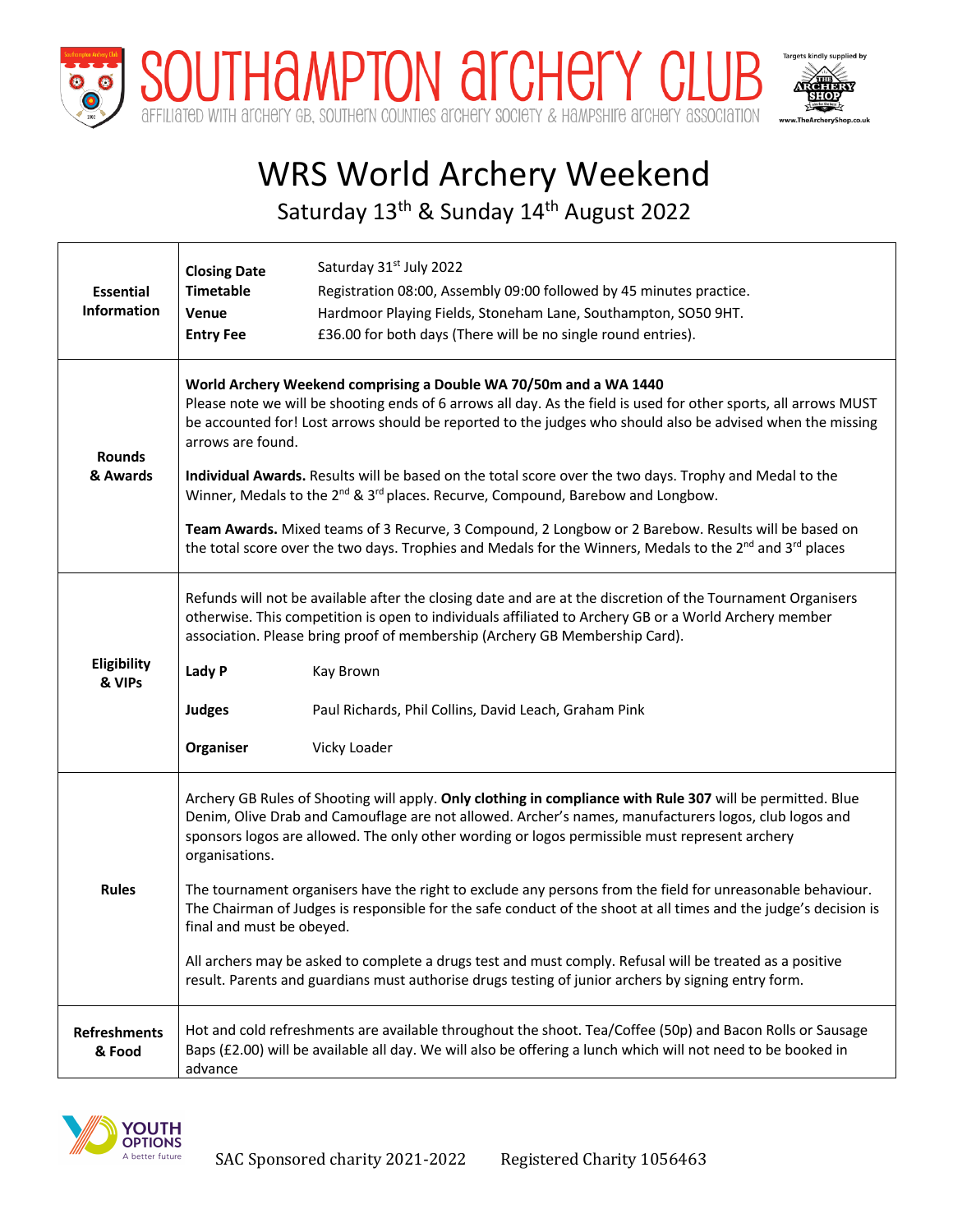

## WRS World Archery Weekend Saturday 13<sup>th</sup> & Sunday 14<sup>th</sup> August 2022

| Data<br>Protection           | When you enter competitions, the following information may be collected and shared with tournament<br>organisers, scoring systems and other competitors for example target lists and results will be published:<br>First Name, Surname, Gender, Bow Style, Date of Birth / Age Category, Email, Address, Phone number, Club<br>(and ID), County (and ID), Region (and ID), Round (unless defined by age), Disabled (Y/N).                                                                                                                                                  |
|------------------------------|----------------------------------------------------------------------------------------------------------------------------------------------------------------------------------------------------------------------------------------------------------------------------------------------------------------------------------------------------------------------------------------------------------------------------------------------------------------------------------------------------------------------------------------------------------------------------|
| Photography                  | Any person, whether archers or visitors, intending to take photographs, either still or video, are requested<br>to register their intention with the Tournament Organiser. Entrants bringing visitors to the tournament are<br>asked to make them aware of this requirement.                                                                                                                                                                                                                                                                                               |
| <b>Walkways</b><br>& Smoking | There are no designated walkways at this event that need to be kept clear; however, if you are asked to<br>move equipment for access, please comply with the request promptly. Smoking, including e-cigarettes and<br>vaping, is permitted on the field but only behind the tent area or in the car park. Please do not leave<br>cigarette ends and rubbish on the field as it is prohibited.                                                                                                                                                                              |
| Tents &<br><b>Parking</b>    | Line tents are permitted for this event and must be sited in the marked areas. Line tents may be erected<br>after 18:00 on Friday 12 <sup>th</sup> August but Southampton Archery Club cannot accept any responsibility for tents<br>or equipment left on-site overnight. Please note, the range will be locked at 2000 each night and you must<br>be clear by that time.<br>All cars must be parked in the designated car park, no cars are allowed on the competition field.                                                                                             |
| <b>Directions</b>            | M27 heading East, leave motorway at Junction 5 then take the 1 <sup>st</sup> exit at the roundabout signposted to<br>EASTLEIGH/AIRPORT.<br>M27 heading West, leave motorway at Junction 5 then take the 3rd exit at the roundabout signposted to<br>EASTLEIGH/AIRPORT.<br>At the next roundabout take the 1 <sup>st</sup> exit and then take the 1 <sup>st</sup> left onto Stoneham Lane. After about 800<br>yards, turn right immediately before the motorway bridge, signposted to Southampton Archery Club.<br>Southampton Archery Club is about 600 yards on the left. |
| <b>Disclaimer</b>            | Neither Southampton Archery Club nor the Landlords, its managers or its Servants can accept any<br>responsibility for any loss, damage or injury howsoever caused. Entry to this tournament is considered<br>acceptance of these conditions.                                                                                                                                                                                                                                                                                                                               |

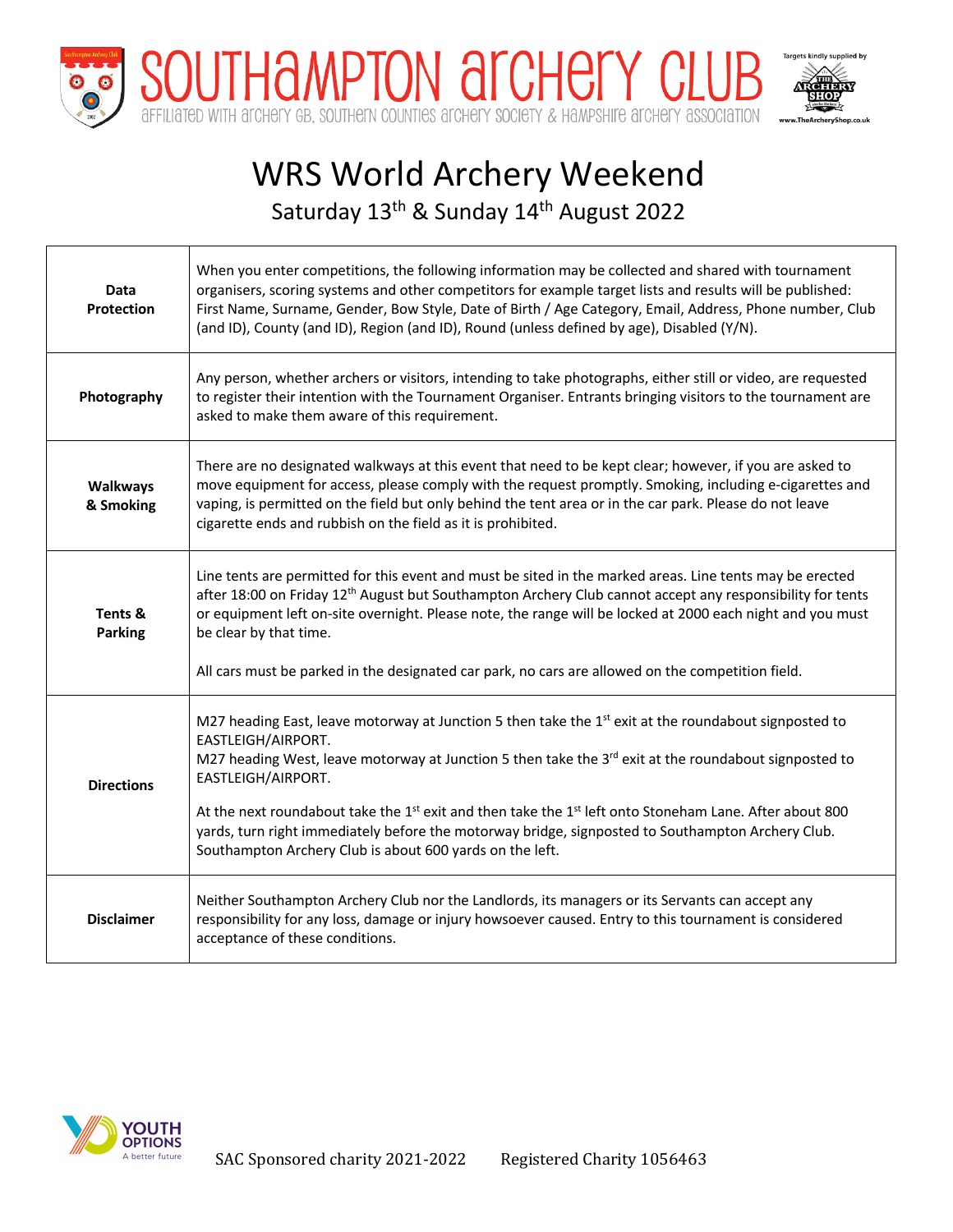

## WRS World Archery Weekend

Saturday 13<sup>th</sup> & Sunday 14<sup>th</sup> August 2022

### Entry Form

| Contact<br><b>Details</b> | Name & Email           |  |
|---------------------------|------------------------|--|
|                           | <b>Club</b>            |  |
|                           | <b>Address /Tel No</b> |  |
|                           |                        |  |

| <b>Archery</b><br>GB No. | Name | Date<br>of<br><b>Birth</b> | SNR or Gender | Bow<br><b>Type</b> | Round<br>Saturday<br>70/50m | Round<br>Sunday<br>90/70m | Fee | Parental<br>Signature<br>(Juniors only) | <b>Special</b><br><b>Requirements</b><br>if Disabled |
|--------------------------|------|----------------------------|---------------|--------------------|-----------------------------|---------------------------|-----|-----------------------------------------|------------------------------------------------------|
|                          |      |                            |               |                    |                             |                           |     |                                         |                                                      |
|                          |      |                            |               |                    |                             |                           |     |                                         |                                                      |
|                          |      |                            |               |                    |                             |                           |     |                                         |                                                      |
|                          |      |                            |               |                    |                             |                           |     |                                         |                                                      |
|                          |      |                            |               |                    |                             |                           |     |                                         |                                                      |

Total £

|                   | <b>Target List</b>                                                                                                                                                                                                                           | Target list will be available on the lanseo website and will be available on the day.                                                                                                                                                                                                                                                                                                                                       |  |  |  |  |
|-------------------|----------------------------------------------------------------------------------------------------------------------------------------------------------------------------------------------------------------------------------------------|-----------------------------------------------------------------------------------------------------------------------------------------------------------------------------------------------------------------------------------------------------------------------------------------------------------------------------------------------------------------------------------------------------------------------------|--|--|--|--|
|                   | <b>Results List</b>                                                                                                                                                                                                                          | Results will be available on the lanseo website shortly after the event and will also be<br>available on the www.southamptonarcheryclub.org website.                                                                                                                                                                                                                                                                        |  |  |  |  |
| Organization      | Payment Details<br>Please pay before<br>closing date                                                                                                                                                                                         | Cheque made payable to "Southampton Archery Club" and sent to: SAC Tournament<br>Organiser, 18 Tavistock Close, Romsey, Hampshire SO51 7TQ with entry form.<br>Scan and email Entry Form to: target@southamptonarcheryclub.org<br>Payment to be made via BACS to Southampton Archery Club Ltd.<br>Account Number: 75734060<br>Sort Code: 55-70-05<br>Please use Surname and Archery GB membership number as your reference. |  |  |  |  |
| <b>Disclaimer</b> | Neither Southampton Archery Club nor the Landlords, its managers or its Servants can accept any<br>responsibility for any loss, damage or injury howsoever caused. Entry to this tournament is considered<br>acceptance of these conditions. |                                                                                                                                                                                                                                                                                                                                                                                                                             |  |  |  |  |